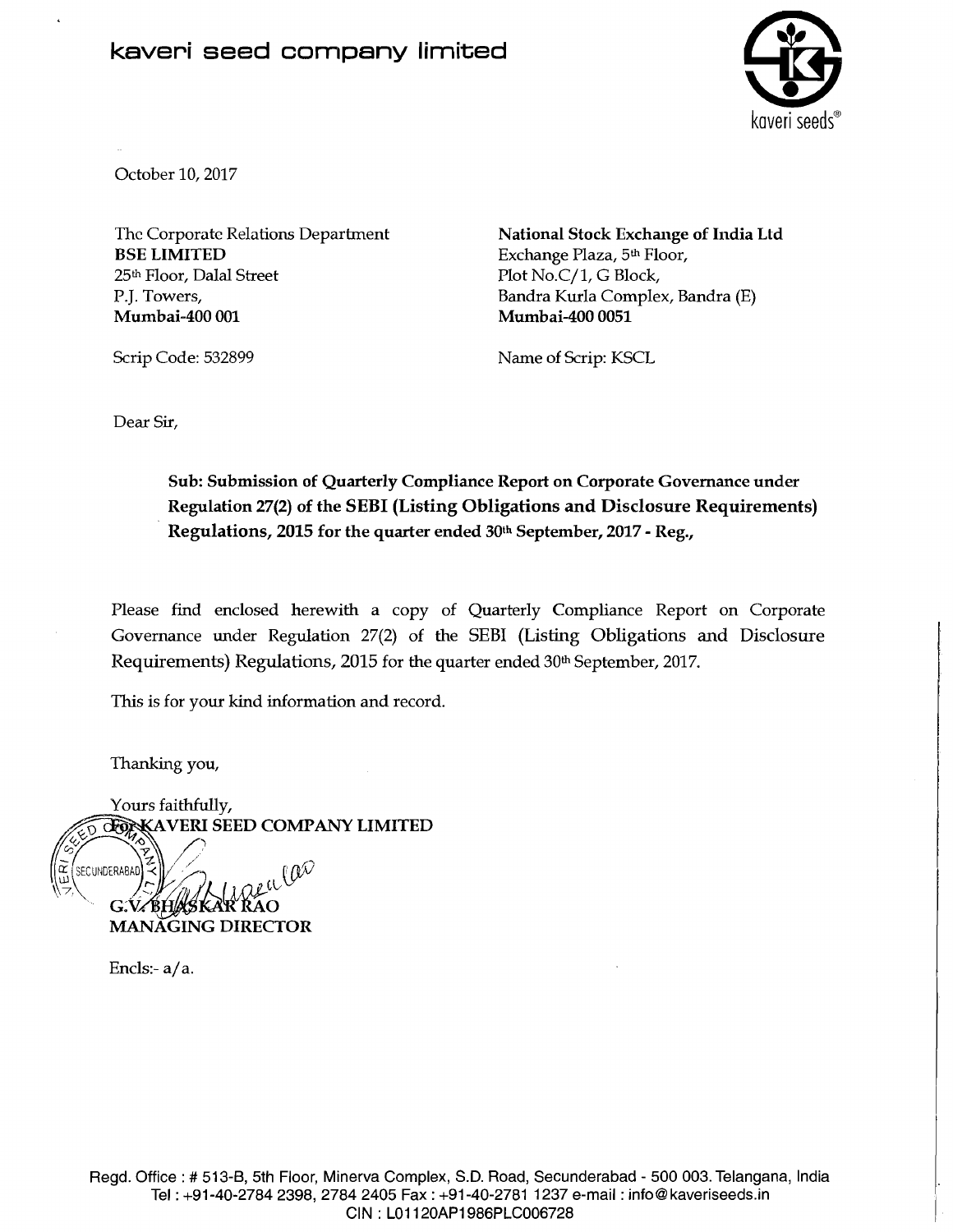## **ANNEXURE I KAVERI SEED COMPANY LIMITED**

1. Name of Listed Entity

|                        | 2. Quarter ending     | 30.09.2017                  |                                                                                         |                                                                   |           |                                                                                                                  |                                                                                                                                                                                            |                                                                                                                                                                        |
|------------------------|-----------------------|-----------------------------|-----------------------------------------------------------------------------------------|-------------------------------------------------------------------|-----------|------------------------------------------------------------------------------------------------------------------|--------------------------------------------------------------------------------------------------------------------------------------------------------------------------------------------|------------------------------------------------------------------------------------------------------------------------------------------------------------------------|
| Title<br>(Mr.<br>/Ms.) | Name of the Director  | PAN & DIN                   | Category<br>(Chairperson<br>Executive/<br>Non-Executive/<br>in dependent/<br>Nominee) * | Date of<br>Appoint ment<br>in the current<br>lterm<br>/cessati on | Tenure*   | No of Directorship<br>in listed entities<br>entity<br>(Refer Regulation<br>$25(1)$ of<br>Listing<br>Regulations) | Number of memberships<br>in Audit/ Stakeholder<br>including this listed Committee(s) including<br>this listed entity<br>(Refer Regulation 26(1) of listed entities<br>Listing Regulations) | No of post of<br>Chairperson in<br>Audit/ Stakeholder<br>Committee held in<br>including this listed<br>entity<br>(Refer Regulation<br>26(1) of Listing<br>Regulations) |
| Mr.                    | G.V. Bhaskar Rao      | AARPG8379F<br>&<br>00892232 | Chairman -<br>Executive                                                                 | 15.11.2016/<br>14.11.2021                                         | <b>NA</b> | $\mathbf{1}$                                                                                                     | <b>NIL</b>                                                                                                                                                                                 | <b>NIL</b>                                                                                                                                                             |
| Mrs.                   | G. Vanaja Devi        | AHBPG5812G<br>&<br>00328947 | Executive                                                                               | 15.11.2016/<br>14.11.2021                                         | NA        | $\mathbf{1}$                                                                                                     | NIL                                                                                                                                                                                        | <b>NIL</b>                                                                                                                                                             |
| Mr.                    | C. Mithun Chand       | AFRPC8969E<br>&<br>00764906 | Executive                                                                               | 15.11.2016/<br>14.11.2021                                         | <b>NA</b> | $\mathbf{1}$                                                                                                     | $\overline{2}$                                                                                                                                                                             | <b>NIL</b>                                                                                                                                                             |
| Mr.                    | C. Vamsheedhar        | ADVPC1241M<br>&<br>01458939 | Executive                                                                               | 15.11.2016/<br>14.11.2021                                         | <b>NA</b> | $\mathbf{1}$                                                                                                     | $\mathbf{1}$                                                                                                                                                                               | NIL.                                                                                                                                                                   |
| Dr.                    | G. Pawan              | ABTPG8553E<br>&<br>00768751 | Non-<br>Executive                                                                       | 18.09.2006                                                        | <b>NA</b> | $\mathbf 1$                                                                                                      | NIL                                                                                                                                                                                        | <b>NIL</b>                                                                                                                                                             |
| Mr.                    | M. Srikanth Reddy     | AFJPM9283P<br>&<br>00026249 | Non-<br>Executive -<br>Independent                                                      | 18.09.2014/<br>17.09.2019                                         | 3 Years   | $\overline{2}$                                                                                                   | $\overline{\mathbf{2}}$                                                                                                                                                                    | $\mathbf{1}$                                                                                                                                                           |
| Dr.                    | Yeshwant Laxman Nene  | ABEPN6292Q<br>&<br>01372263 | Non-<br>Executive -<br>Independent                                                      | 18.09.2014/<br>17.09.2019                                         | 3 Years   | $\mathbf 1$                                                                                                      | <b>NIL</b>                                                                                                                                                                                 | <b>NIL</b>                                                                                                                                                             |
| Mr.                    | P. Varaprasad Rao     | AGMPP8280B<br>&<br>01971782 | Non-<br>Executive -<br>Independent                                                      | 18.09.2014/<br>17.09.2019                                         | 3 Years   | $\mathbf{1}$                                                                                                     | $\mathbf 1$                                                                                                                                                                                | <b>NIL</b>                                                                                                                                                             |
| Dr.                    | S. Raghuvardhan Reddy | AJPPS8649K<br>&<br>01992206 | Non-<br>Executive -<br>Independent                                                      | 18.09.2014/<br>17.09.2019                                         | 3 Years   | $\mathbf 1$                                                                                                      | <b>NIL</b>                                                                                                                                                                                 | <b>NIL</b>                                                                                                                                                             |
| Dr.                    | S.M. Ilyas            | AHIPS5691J<br>&<br>03542011 | Non-<br>Executive -<br>Independent                                                      | 18.09.2014/<br>17.09.2019                                         | 3 Years   | $\mathbf{1}$                                                                                                     | <b>NIL</b>                                                                                                                                                                                 | NIL                                                                                                                                                                    |
| Mr.                    | K. Purushotham        | AGKPK8119J<br>&<br>01540645 | Non-<br>Executive -<br>Indenendent                                                      | 18.09.2014/<br>17.09.2019                                         | 3 Years   | $\mathbf{1}$                                                                                                     | $\mathbf{1}$                                                                                                                                                                               | $\mathbf{1}$                                                                                                                                                           |

For KAVERI SEED COMPANY ATD.<br>
G.V. BHASKAR RAO)<br>
Managing Director

Page 1 of 3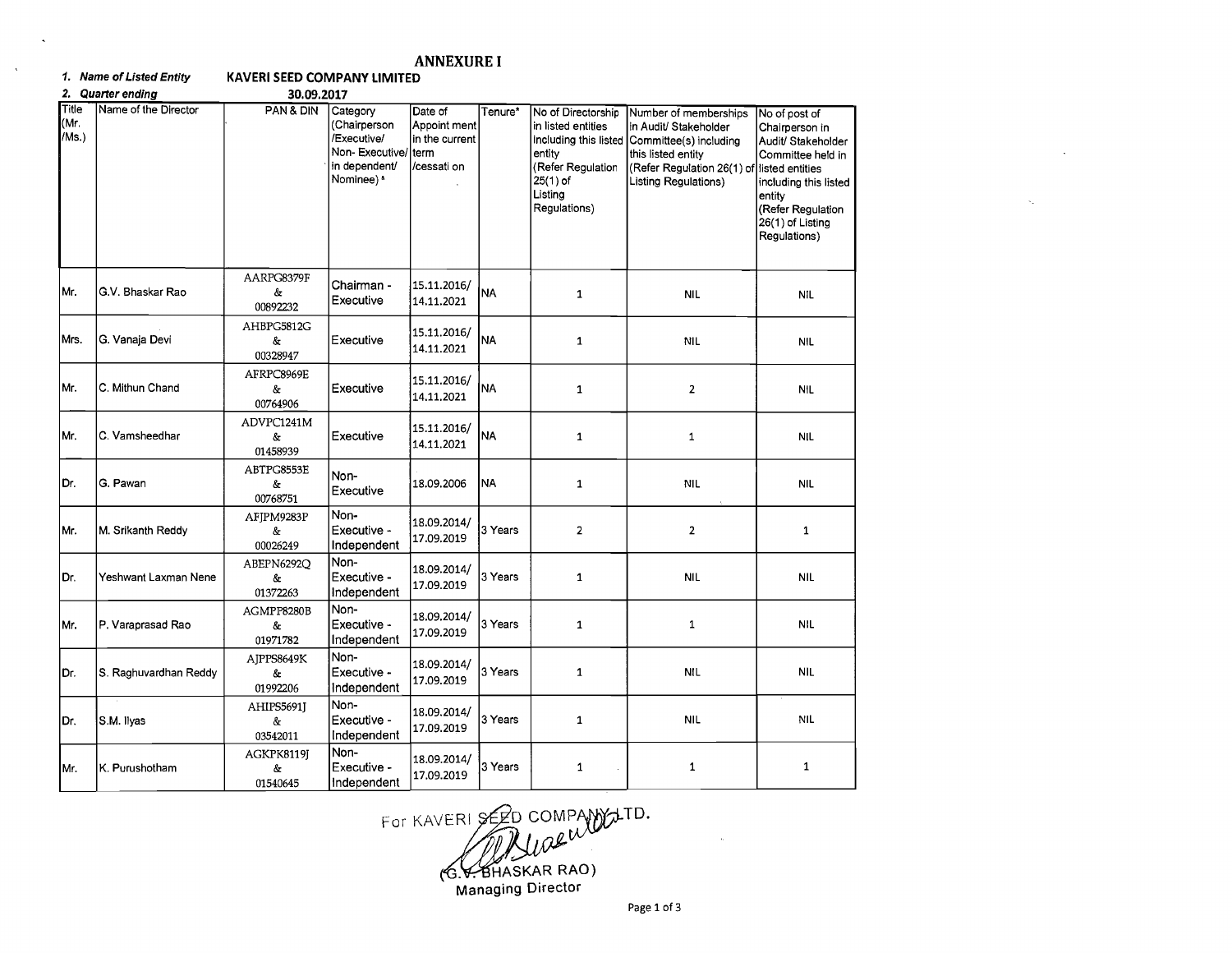'PAN number of any director would not be displayed on the website of Stock Exchange

Category of directors means executive/non-executive/independent/Nominee. if a director fits into more than one category write all categories separating them with hyphen

to be filled only for lndependent Director. Tenure would mean total period from which lndependent director is serving on Board of directors of the listed entity in continuity without any cooling off period.

| III.<br><b>Composition of Committees</b>            |                                                                                                                                                                    |                                                                            |  |
|-----------------------------------------------------|--------------------------------------------------------------------------------------------------------------------------------------------------------------------|----------------------------------------------------------------------------|--|
| Name of Committee                                   | Name of Committee members                                                                                                                                          | Category (Chairperson/Executive/ Non-<br>Executive/independent/Nominee) \$ |  |
| 1. Audit Committee                                  | K. Purushotham<br>M. Srikanth Reddy<br>P. Varaprasad Rao<br>C. Mithun Chand                                                                                        | Independent-Chairperson<br>Independent<br>Independent<br>Executive         |  |
| 2. Nomination & Remuneration Committee              | P. Varaprasad Rao<br>S. Raghuvardhan Reddy<br>M. Srikanth Reddy                                                                                                    | Independent-Chairperson<br>Independent<br>Independent                      |  |
| 3. Risk Management Committee(if applicable)         | <b>NA</b>                                                                                                                                                          | <b>NA</b>                                                                  |  |
| 4. Stakeholders Relationship Committee'             | M. Srikanth Reddy<br>C. Mithun Chand<br>C. Vamsheedhar                                                                                                             | Independent-Chairperson<br>Executive<br><b>Executive</b>                   |  |
| hyphen                                              | *Category of directors means executive/non-executive/independent/Nominee. if a director fits into more than one category write all categories separating them with |                                                                            |  |
| III.<br><b>Meeting of Board of Directors</b>        |                                                                                                                                                                    |                                                                            |  |
| Date(s) of Meeting (if any) in the previous quarter | Date(s) of Meeting (if any) in the relevant quarter                                                                                                                | Maximum gap between any two consecutive<br>(in number of days)             |  |
| 24.05.2017                                          | 08.08.2017                                                                                                                                                         | 75                                                                         |  |
|                                                     |                                                                                                                                                                    |                                                                            |  |

For KAVERI SEES COMPANIOPTD. G.V. BHASKAR RAO) Managing Director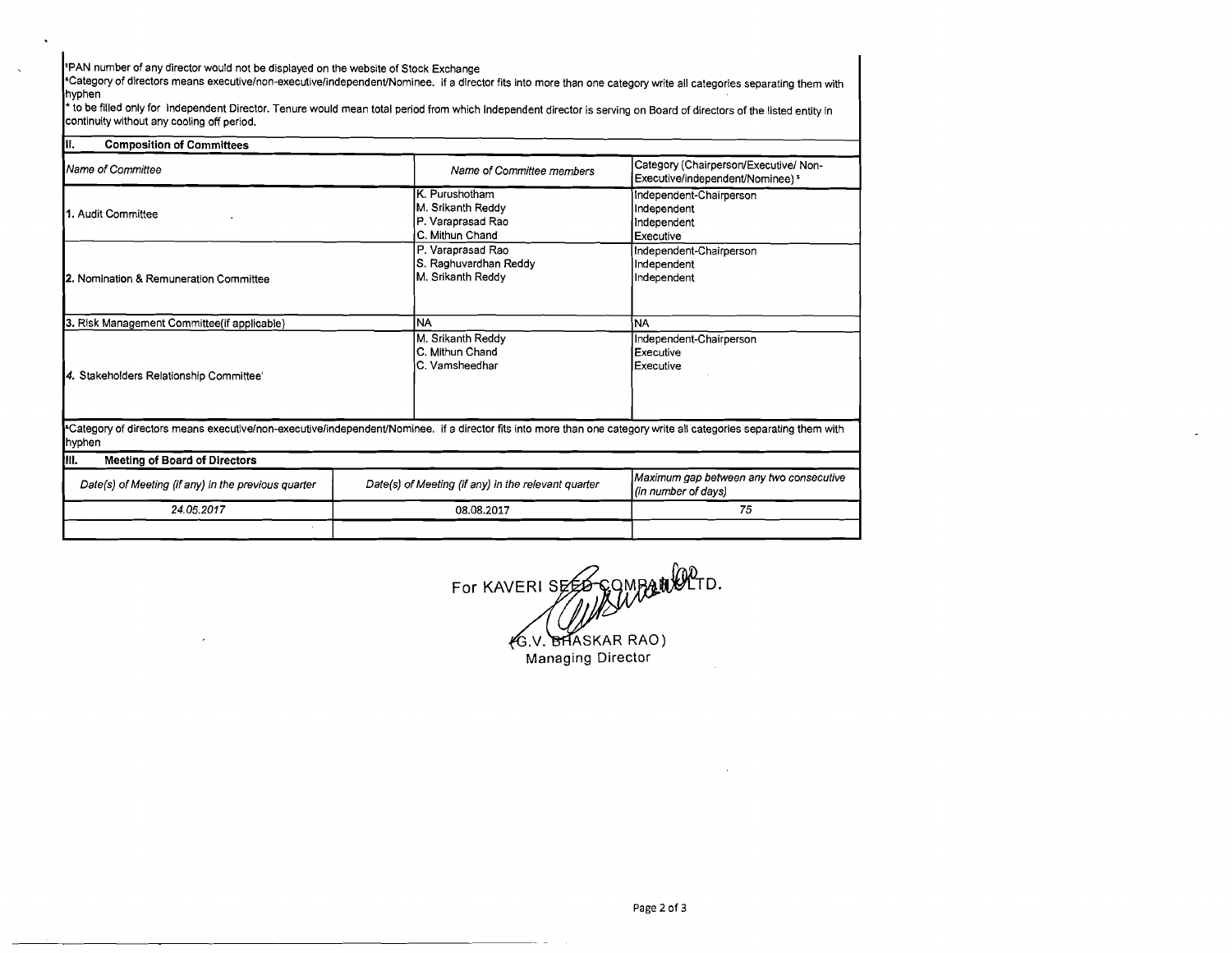| IV.<br><b>Meeting of Committees</b>                                                    |                                                                  |                                                                                                                                                                                                                                                                                               |                                                                        |  |
|----------------------------------------------------------------------------------------|------------------------------------------------------------------|-----------------------------------------------------------------------------------------------------------------------------------------------------------------------------------------------------------------------------------------------------------------------------------------------|------------------------------------------------------------------------|--|
|                                                                                        |                                                                  |                                                                                                                                                                                                                                                                                               |                                                                        |  |
|                                                                                        |                                                                  |                                                                                                                                                                                                                                                                                               |                                                                        |  |
| Date(s) of meeting of the<br>committee in the relevant<br>quarter                      | Whether requirement of Quorum met<br>(details)                   | Date(s) of meeting of the committee in the<br>previous quarter                                                                                                                                                                                                                                | Maximum gap between any two consecutive<br>meetings in number of days* |  |
| Audit Committee: 08.08.2017                                                            | Quorum met-yes                                                   | Audit Committee: 24.05.2017                                                                                                                                                                                                                                                                   | 75                                                                     |  |
|                                                                                        |                                                                  | This information has to be mandatorily be given for audit committee, for rest of the committees giving this information is optional                                                                                                                                                           |                                                                        |  |
| ۷.<br><b>Related Party Transactions</b>                                                |                                                                  |                                                                                                                                                                                                                                                                                               |                                                                        |  |
|                                                                                        | <b>Subject</b>                                                   |                                                                                                                                                                                                                                                                                               | Compliance status (Yes/No/NA)refer note below                          |  |
| Whether prior approval of audit committee obtained                                     |                                                                  | NA                                                                                                                                                                                                                                                                                            |                                                                        |  |
| Whether shareholder approval obtained for material RPT                                 |                                                                  | <b>NA</b>                                                                                                                                                                                                                                                                                     |                                                                        |  |
| have been reviewed by Audit Committee                                                  | Whether details of RPT entered into pursuant to omnibus approval | NΑ                                                                                                                                                                                                                                                                                            |                                                                        |  |
| transactions, the words "N.A." may be indicated.<br>12.<br>l۷۱.<br><b>Affirmations</b> | If status is "No" details of non-compliance may be given here.   | 1 In the column "Compliance Status", compliance or non-compliance may be indicated by Yes/No/N.A For example, if the Board has been<br>composed in accordance with the requirements of Listing Regulations, "Yes" may be indicated. Similarly, in case the Listed Entity has no related party |                                                                        |  |
|                                                                                        |                                                                  |                                                                                                                                                                                                                                                                                               |                                                                        |  |
|                                                                                        |                                                                  | The composition of Board of Directors is in terms of SEBI (Listing obligations and disclosure requirements) Regulations, 2015.                                                                                                                                                                |                                                                        |  |

DATE: 10.10.2017 PLACE: **SECUNDERABAD** 

 $\sim 10$ 

 $\sim$   $\sim$ 

For KAVERI SEED COMPANY OTD. Suaeure

(C. UMASKAR RAO)<br>Managing Director